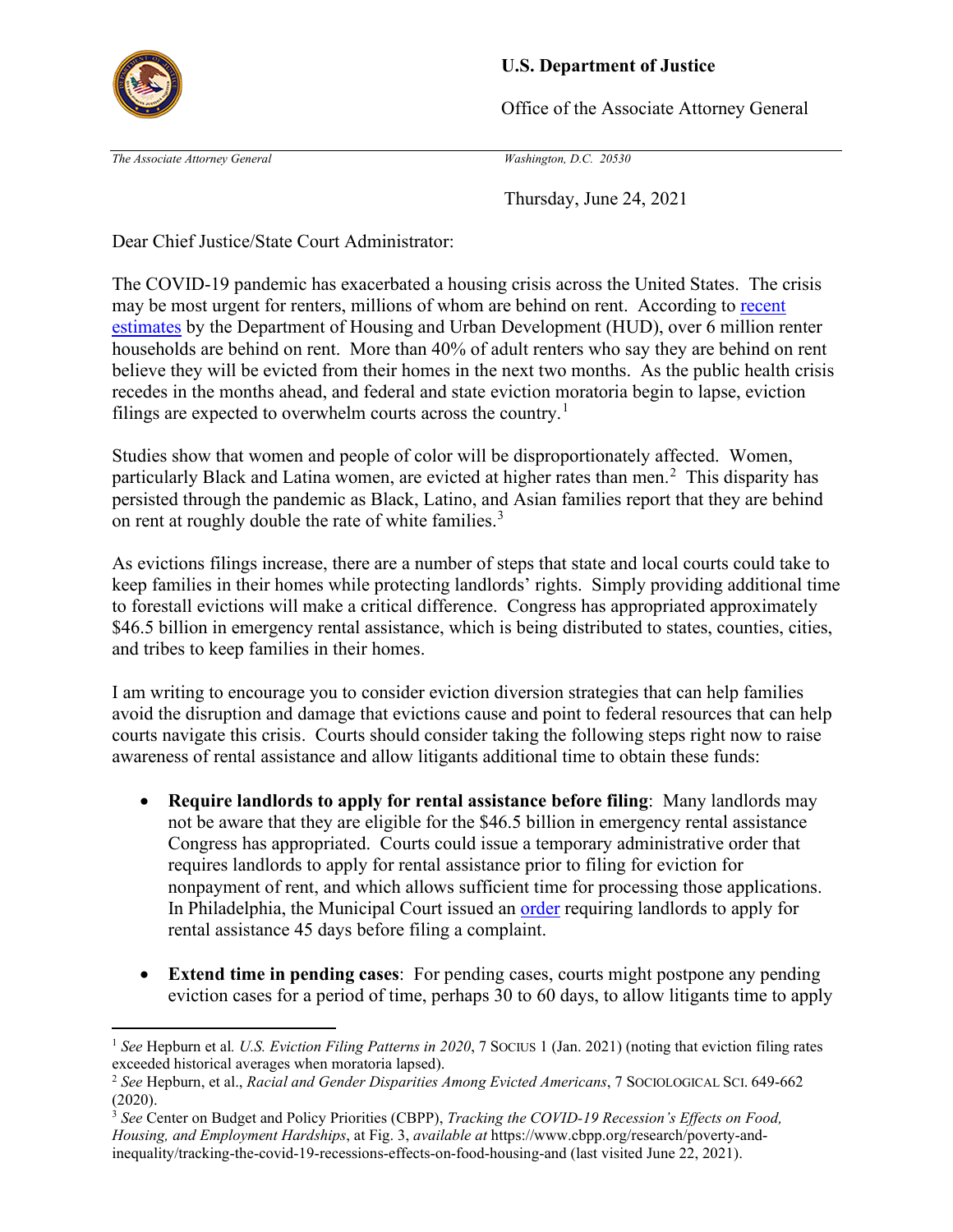for rental assistance. Where rental assistance applications have been filed, courts might consider placing those cases on a slower track to allow the application to be processed and the funds to be received. For example, the Michigan Supreme Court issued an order requiring courts to stay proceedings for a period of up to 45 days after the pretrial hearing if a tenant applies for emergency rental assistance and notifies the court of their application.

- court notices, and form filings to alert litigants to the availability of eviction diversion • **Modify summonses and other form filings**: Courts could modify summons documents, programs and rental assistance and encourage them to apply. The Texas Supreme Court, for example, issued an emergency [order](https://www.txcourts.gov/media/1452149/219050.pdf) that modified the notices that are sent to tenants who are sued for eviction to make sure they are aware of the benefits available under the State's rental assistance program.
- jurisdiction to raise awareness about the availability of rental assistance funds. Courts might make space available, whether virtual or physical, to CBOs and legal service providers to allow them to offer assistance to parties and maximize the chance for • **Partner with Community-Based Organizations (CBOs) and Legal Services Providers**: Courts could work with CBOs and legal service providers in their successful diversion.

 for unrepresented parties from the outset to ensure that these programs promote just outcomes Over the longer term, jurisdictions could consider building more robust eviction diversion programs. [As HUD has stated,](https://www.huduser.gov/portal/pdredge/pdr-edge-featd-article-062121.html) recent studies have shown that "eviction diversion programs succeed when they provide comprehensive, supportive services to tenants and are designed to avoid evictions." Such comprehensive programs could include a combination of rental assistance, mediation, social services, and legal assistance. Where alternative dispute resolution is offered, whether pre- or post-filing, jurisdictions should consider providing access to counsel and do not perpetuate structural advantages typically held by landlords.<sup>[4](#page-1-0)</sup>

the rate of evictions.<sup>5</sup> Diversion also removes added stress on court dockets already facing Eviction diversion strategies like these encourage landlords and tenants to resolve disputes without formal adjudication and increase the chance that tenants can stay in their homes. A 2017 study of a diversion program in Michigan found that the program resulted in a 12% decrease in challenges caused by the pandemic. Early indications from Philadelphia showed that its program had helped reduce caseloads as significant numbers of litigants have chosen to resolve their disputes through mediation.<sup>[6](#page-1-2)</sup>

<span id="page-1-0"></span> *Programs*, at 8 (Nov. 2020), *available at https*[://rhls.org/wp-content/uploads/Achieving-Housing-Stability-with](https://rhls.org/wp-content/uploads/Achieving-Housing-Stability-with)-4 Cynthia Whitman Daley, Regional Housing Legal Services, *Achieving Housing Stability with Eviction Diversion*  Eviction-Diversion-Programs-during-COVID-and-Beyond.pdf (noting that, absent legal and financial services, mediation may "simply perpetuat[e] the power imbalance between landlord and tenant"). 5 National Center for State Courts, *An Analysis of the Eviction Diversion Program at the 54-A District Court*,

<span id="page-1-1"></span>*available at* <https://nationalcenterforstatecourts.app.box.com/s/n7w8zu89tbayfjr0qz6h7mn6nrg0x6qh/file/67967302> 1905.

<span id="page-1-2"></span>Taylor Allen, *'It's a conversation': Philly's alternative to landlord-tenant court is preventing eviction*, National Public Radio, *available at* <https://whyy.org/articles/its-a-conversation-phillys-alternative-to-landlord-tenant-court-is>preventing-eviction/.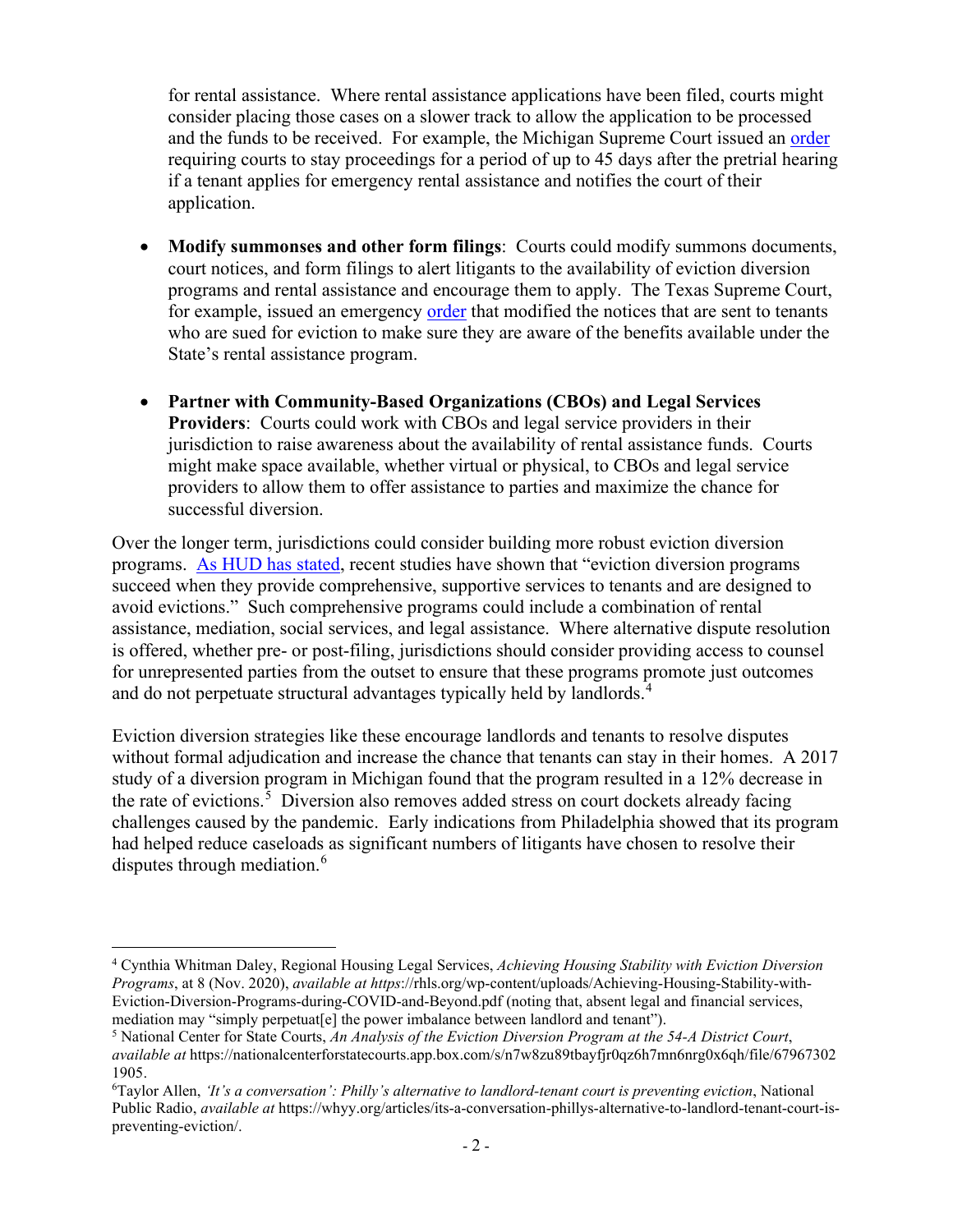with a similar profile. The tool also provides a sample bench card that can help guide housing Each jurisdiction is different, and no single diversion program will work for every court. The National Center for State Courts has created an online [assessment tool](https://www.ncsc.org/newsroom/public-health-emergency/implementation-lab/eviction-diversion-diagnostic-tool) for courts to determine what makes sense for them. The tool provides a model eviction diversion program that courts could implement, along with guidance, best practices, and sample forms from other jurisdictions courts as they assess whether diversion might be appropriate.

 The federal government stands ready to provide resources to jurisdictions that invest in eviction diversion. Possible sources of funding include:

- can be used for diversion programs that "prevent eviction or homelessness." • **COVID-19 State and Local Relief**: The American Rescue Plan allocated \$350 billion to state and local governments. The Treasury Department has clarified that these funds
- • **Emergency Rental Assistance Program:** In addition to providing rental assistance for funding for housing stability services through their state or local ERA Program. landlords and tenants, the \$46.5 billion Emergency Rental Assistance (ERA) Program can be used to support court-led housing stability programs. Courts can access ERA
- **State Justice Institute:** In response to the COVID-19 pandemic, the State Justice Institute (SJI) provided support to the Pandemic Rapid Response Team established by the Conference of Chief Justices and Conference of State Court Administrators. SJI is continuing to support projects that will help courts respond to the pandemic, including, for example, by helping to sponsor online dispute resolution initiatives or court navigator programs.
- **HUD Legal Assistance Grant**: Within the next couple of months, HUD's Office of Policy Development and Research expects to publish a notice of funding opportunity on [grants.gov](https://grants.gov) to support nonprofit and governmental entities who seek to provide legal assistance (including assistance related to pretrial activities, trial activities, post-trial activities and alternative dispute resolution) at no cost to eligible low-income tenants at risk of, or subject to, eviction.

 Employing diversion strategies can help ensure access to justice and due process for renters faced with the prospect of eviction. And, as the number of eviction filings rise, the Justice Department will ensure that the civil rights protections that federal law affords tenants are not proficiency), religion, familial status (having children under 18), or disability. As *guidance*  otherwise have been justified. HUD has also reminded recipients of federal funds of their diluted. The Fair Housing Act (FHA) prohibits housing providers from denying rental housing or discriminating in the terms, conditions, or privileges of rental housing based on race, color, sex (including sexual orientation and gender identity), national origin (including limited English [issued by HUD makes clear,](https://www.hud.gov/program_offices/fair_housing_equal_opp/Fair%20Housing%20and%20Evictions%20Main%20Page) evictions motivated by bias or discriminating against persons based on their membership in a protected class can violate the FHA even when the eviction might affirmative obligations to ensure meaningful language assistance for limited English proficient tenants and to communicate effectively with tenants with disabilities.